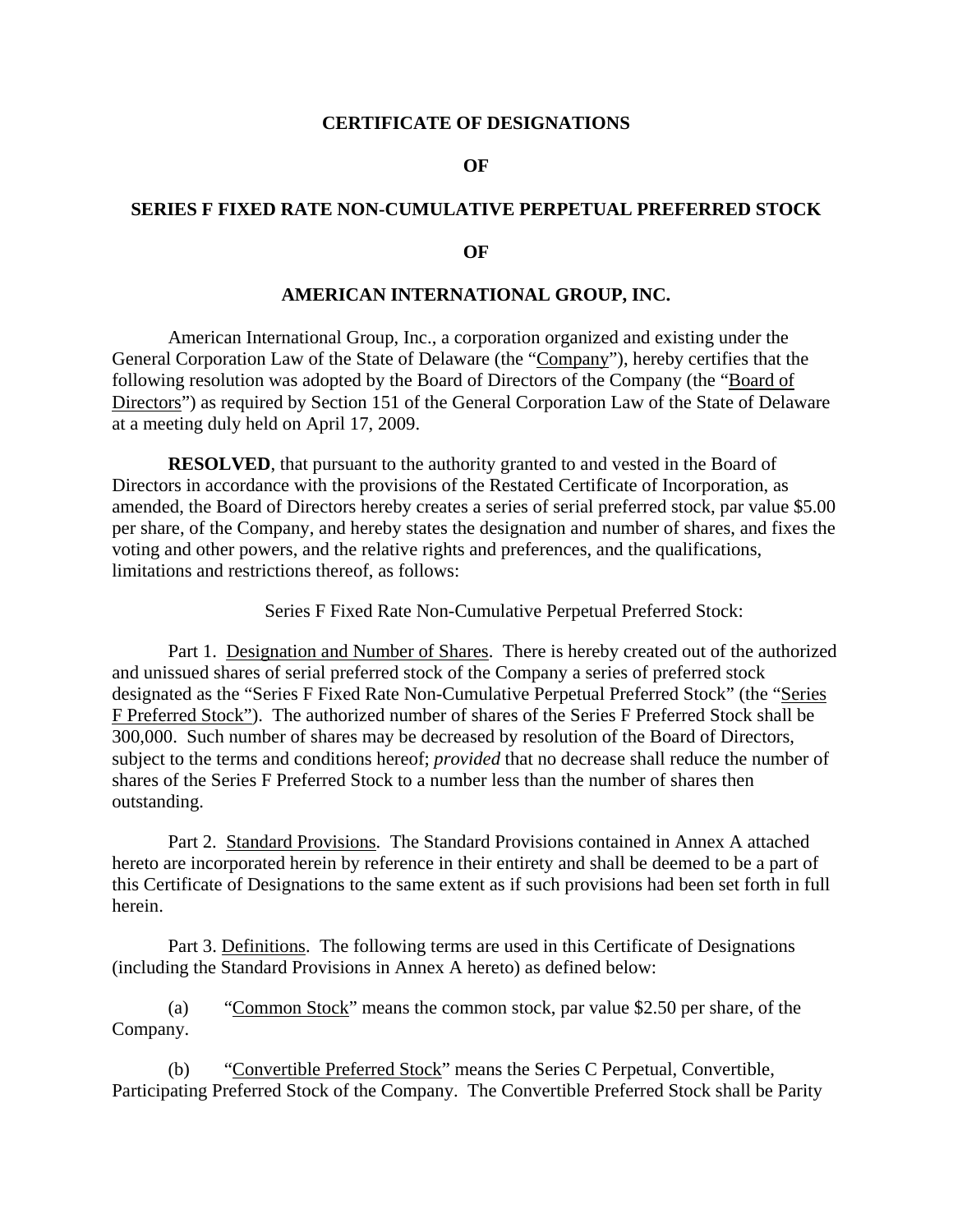Stock; *provided* that the Convertible Preferred Stock shall be Junior Stock following the effectiveness of an amendment to the Charter to allow the Series F Preferred Stock and any other series of preferred stock of the Company issued to the United States Department of the Treasury to rank senior to the Convertible Preferred Stock as to dividend rights and/or rights upon the liquidation, dissolution and winding up of the Company (the "Amendment").

 (c) "Dividend Payment Date" means February 1, May 1, August 1 and November 1 of each year.

 (d) "Junior Stock" means the Common Stock, the Convertible Preferred Stock (following the Amendment) and any class or series of stock of the Company (i) initially issued to any person other than the United States Department of the Treasury or (ii) initially issued to the United States Department of the Treasury and the terms of which expressly provide that it ranks junior to the Series F Preferred Stock as to dividend rights and/or as to rights on liquidation, dissolution or winding up of the Company.

 (e) "Liquidation Amount" shall initially mean \$0 per share of the Series F Preferred Stock outstanding on April 17, 2009 and shall be increased each time a Drawdown Amount (as defined in the Series F Preferred Stock Purchase Agreement) is paid to the Company by an amount per share equal to the Drawdown Amount so paid to the Company divided by the number of shares of Series F Preferred Stock outstanding at the time of such payment, and such increase per share shall be duly reflected in the Schedule of Increases of the Series F Preferred Stock Liquidation Preference attached to the Series F Preferred Share Certificate (as defined in the Standard Provisions in Annex A attached hereto).

 (f) "Parity Stock" means the Convertible Preferred Stock (before the Amendment), the Series E Preferred Stock and any class or series of stock of the Company (other than the Series F Preferred Stock) the terms of which do not expressly provide that such class or series will rank senior or junior to the Series F Preferred Stock as to dividend rights and/or as to rights on liquidation, dissolution or winding up of the Company (in each case without regard to whether dividends accrue cumulatively or non-cumulatively).

 (g) "Series E Preferred Stock" means the Series E Fixed Rate Non-Cumulative Perpetual Preferred Stock of the Company.

(h) "Signing Date" means April 17, 2009.

Part. 4. Certain Voting Matters. Whether the vote or consent of the holders of a plurality, majority or other portion of the shares of the Series F Preferred Stock and any Voting Parity Stock has been cast or given on any matter on which the holders of shares of the Series F Preferred Stock and any Voting Parity Stock are entitled to vote or consent together as a class shall be determined by the Company by reference to the specified liquidation amount of the shares of the Series F Preferred Stock voted or with respect to which a consent has been received as if the Company were liquidated on the record date for such vote or consent, if any, or, in the absence of a record date, on the date for such vote or consent. For purposes of determining the voting rights of the holders of the Series F Preferred Stock under Section 7 of the Standard Provisions forming part of this Certificate of Designations, each holder will be entitled to one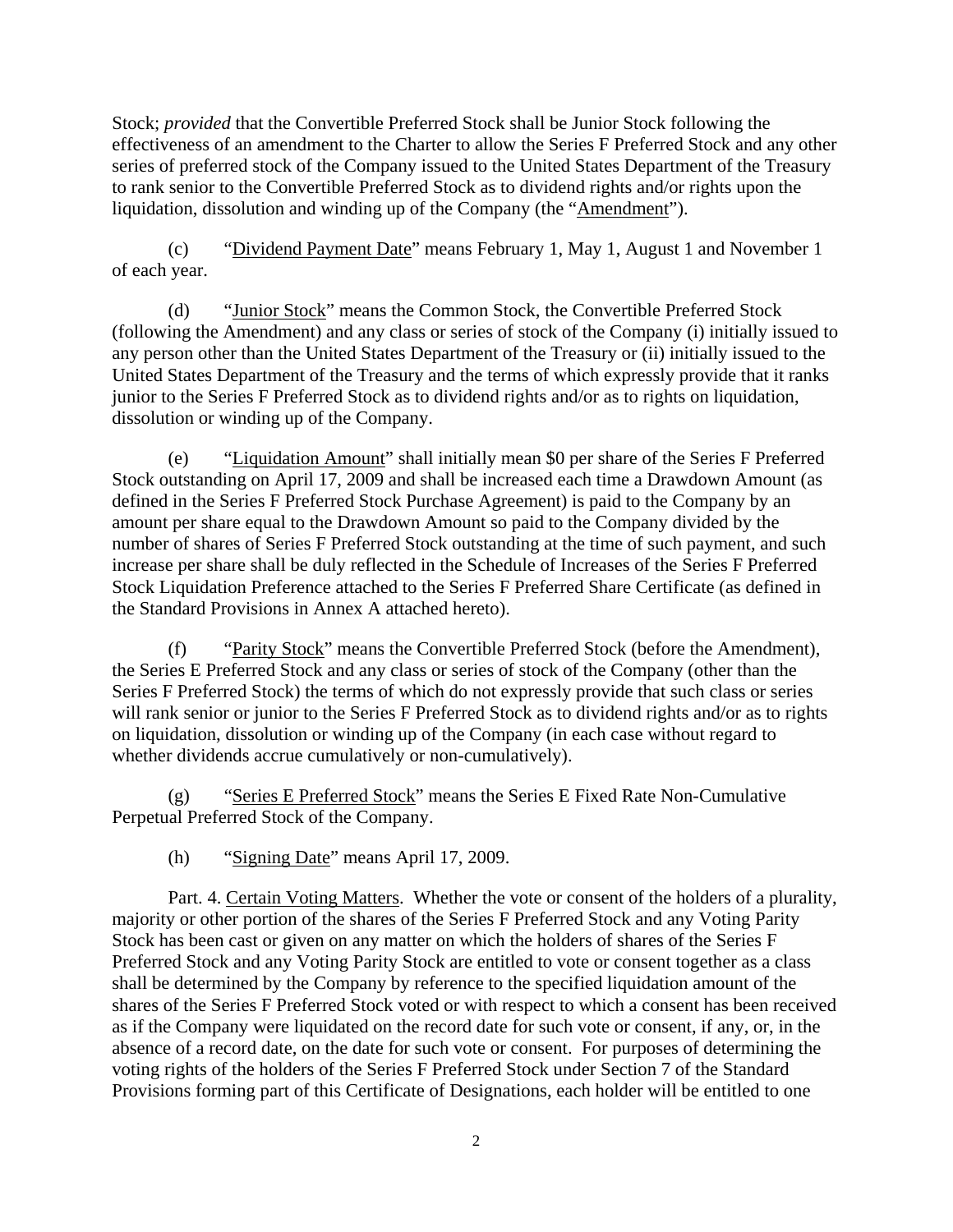vote for each \$10,000 of liquidation preference to which such holder's shares are entitled; *provided* that notwithstanding the foregoing in no event shall a holder be entitled to less than one vote per share of Series F Preferred Stock issued to such holder.

[*Remainder of Page Intentionally Left Blank*]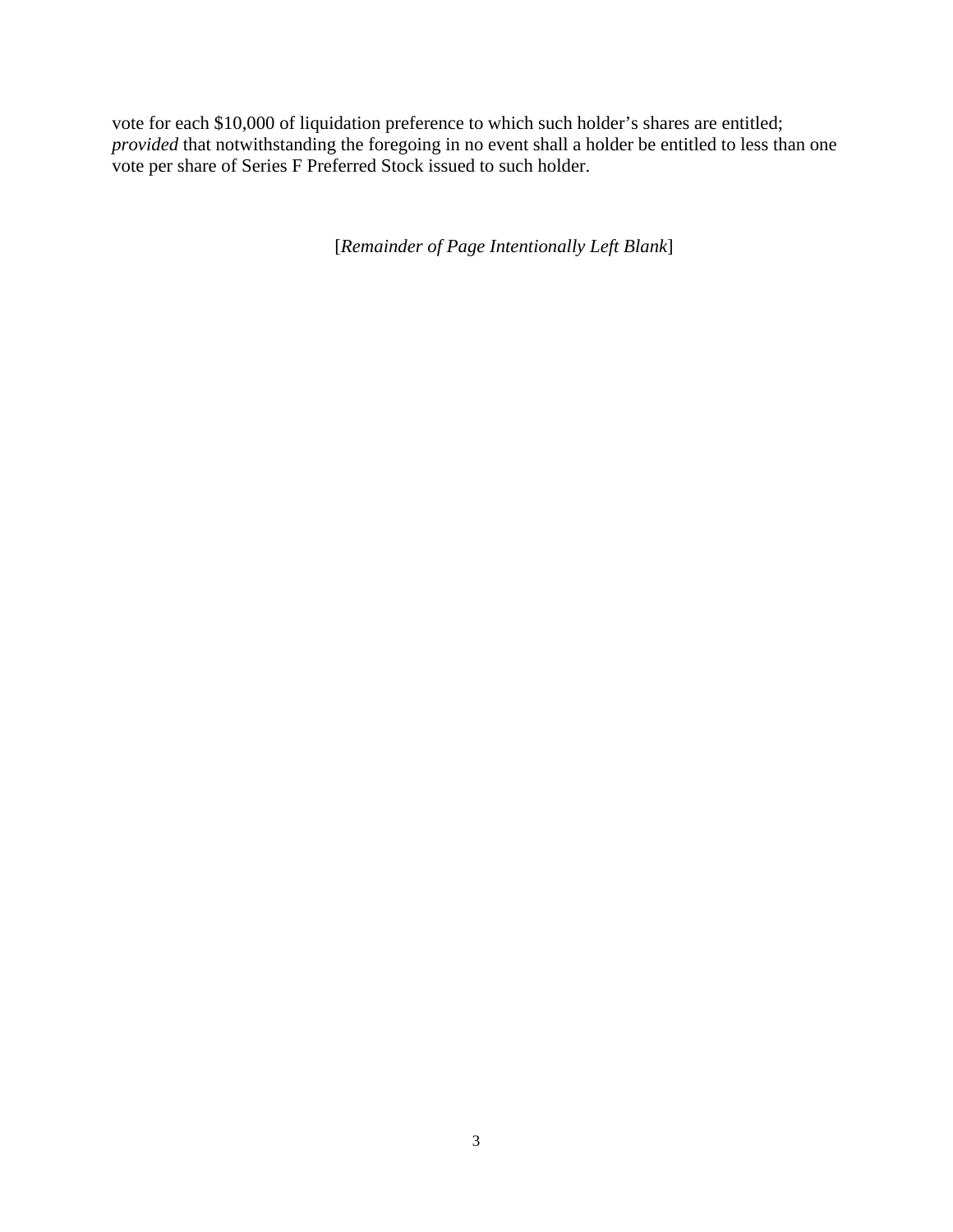IN WITNESS WHEREOF, the Company has caused this Certificate of Designations to be signed on its behalf by its Vice Chairman and attested by its Secretary this  $17<sup>th</sup>$ day of April, 2009.

# AMERICAN INTERNATIONAL GROUP, INC.

By: /s/ Anastasia D. Kelly

Name: Anastasia D. Kelly Title: Vice Chairman

ATTEST:

/s/ Kathleen E. Shannon Name: Kathleen E. Shannon Title: Secretary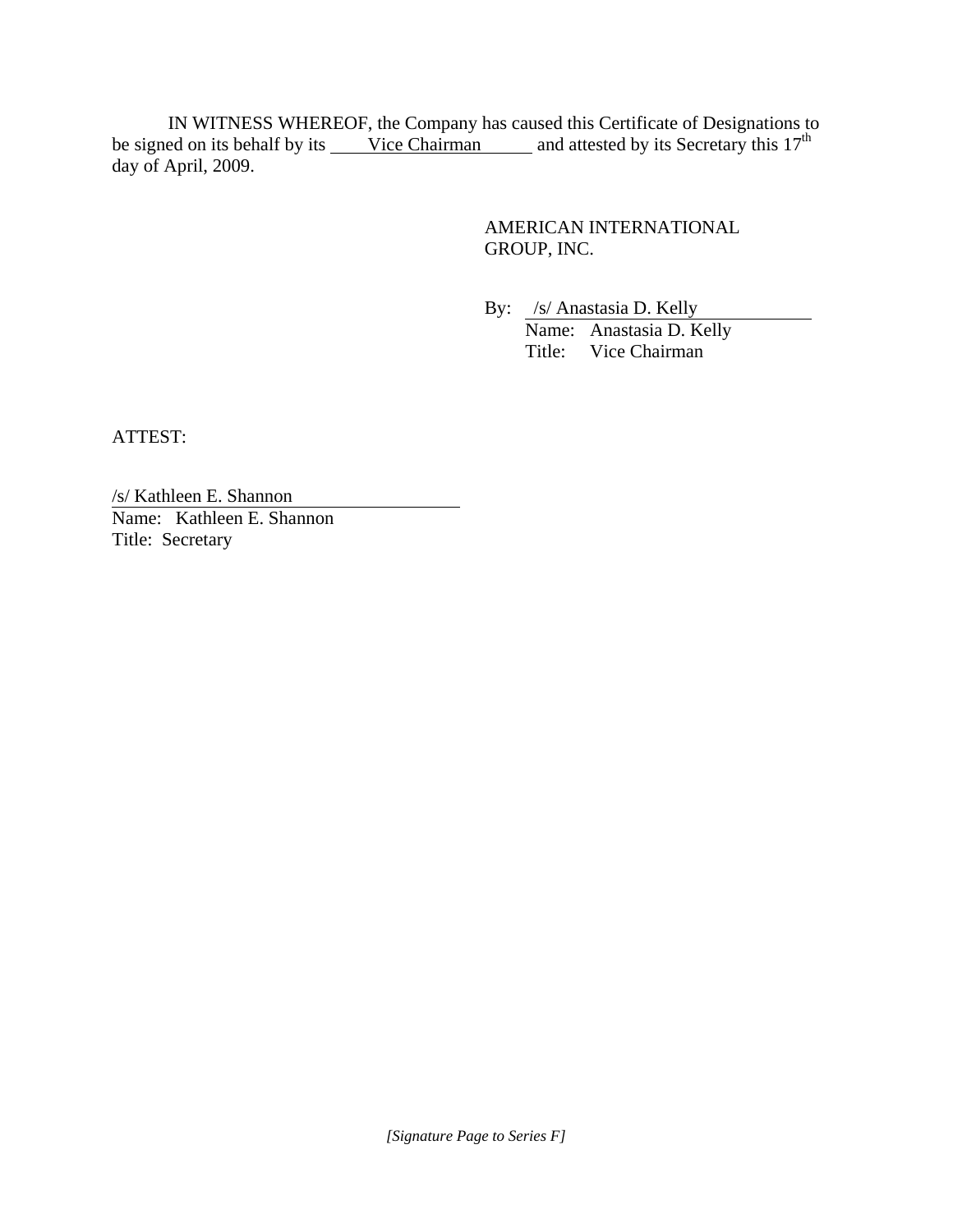## **STANDARD PROVISIONS**

Section 1. General Matters. Each share of the Series F Preferred Stock shall be identical in all respects to every other share of the Series F Preferred Stock. The Series F Preferred Stock shall be perpetual, subject to the provisions of Section 5 of these Standard Provisions that form a part of the Certificate of Designations. The Series F Preferred Stock (a) shall rank senior to the Junior Stock in respect of the right to receive dividends and the right to receive payments out of the assets of the Company upon voluntary or involuntary liquidation, dissolution or winding up of the Company and (b) shall be of equal rank with Parity Stock as to the right to receive dividends and the right to receive payments out of the assets of the Company upon voluntary or involuntary liquidation, dissolution or winding up of the Company.

Section 2. Standard Definitions. As used herein with respect to the Series F Preferred Stock:

(a) "Applicable Dividend Rate" means 10% per annum.

(b) "Business Combination" means a merger, consolidation, statutory share exchange or similar transaction that requires the approval of the Company's stockholders.

(c) "Business Day" means any day except Saturday, Sunday and any day on which banking institutions in the State of New York generally are authorized or required by law or other governmental actions to close.

(d) "Bylaws" means the bylaws of the Company, as they may be amended from time to time.

(e) "Certificate of Designations" means the Certificate of Designations or comparable instrument relating to the Series F Preferred Stock, of which these Standard Provisions form a part, as it may be amended from time to time.

(f) "Charter" means the Company's Restated Certificate of Incorporation, as amended.

(g) "Dividend Period" has the meaning set forth in Section 3(a).

(h) "Dividend Record Date" has the meaning set forth in Section  $3(a)$ .

(i) "Exchange Act" means the Securities Exchange Act of 1934, as amended from time to time.

(j) "Original Issue Date" means the date on which shares of the Series F Preferred Stock are first issued.

(k) "Preferred Director" has the meaning set forth in Section 7(b).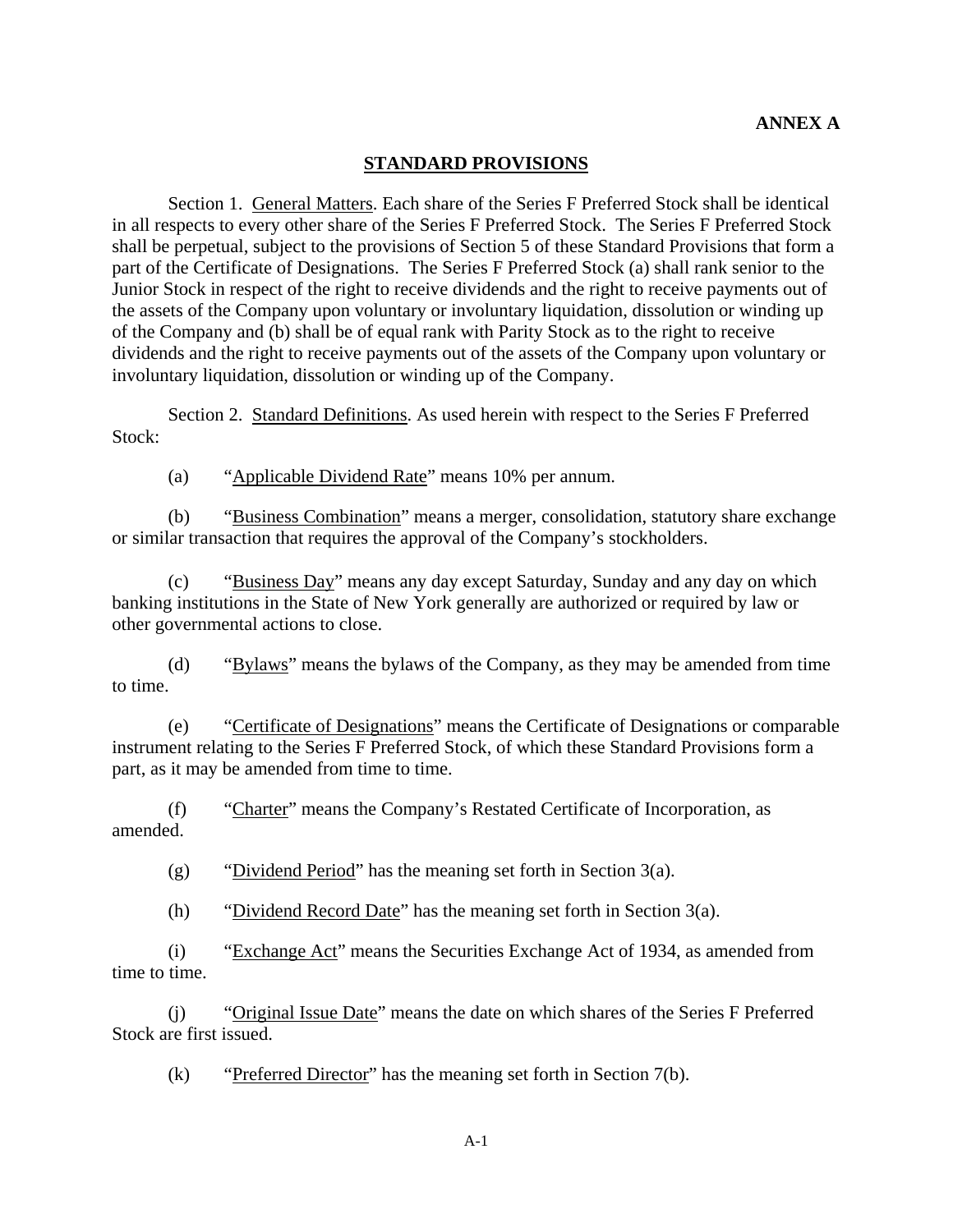(l) "Preferred Stock" means any and all series of serial preferred stock of the Company, including the Series F Preferred Stock.

(m) "Series D Preferred Stock" means the Series D Fixed Rate Cumulative Perpetual Preferred Stock of the Company.

(n) "Series F Preferred Stock Purchase Agreement" means the Securities Purchase Agreement, dated April 17, 2009, between the Company and the UST, as it may be amended or modified from time to time.

(o) "Share Dilution Amount" has the meaning set forth in Section 3(b).

(p) "Standard Provisions" mean these Standard Provisions that form a part of the Certificate of Designations relating to the Series F Preferred Stock.

(q) "Termination Date" has the meaning set forth in the Series F Preferred Stock Purchase Agreement.

(r) "Transfer Agent" has the meaning set forth in [Section 13.](#page-14-0)

(s) "Trust" means the AIG Credit Facility Trust.

(t) "UST" means the United States Department of the Treasury.

(u) "Voting Parity Stock" means, with regard to any matter as to which the holders of the Series F Preferred Stock are entitled to vote as specified in Sections 7(a) and 7(b) of these Standard Provisions that form a part of the Certificate of Designations, any and all series of Parity Stock upon which like voting rights have been conferred and are exercisable with respect to such matter.

Section 3. Dividends.

(a) Rate. Holders of the Series F Preferred Stock shall be entitled to receive, on each share of the Series F Preferred Stock if, as and when declared by the Board of Directors or any duly authorized committee of the Board of Directors, but only out of assets legally available therefor, non-cumulative cash dividends with respect to each Dividend Period (as defined below) at a rate per annum equal to the Applicable Dividend Rate on the applicable Liquidation Amount per share of the Series F Preferred Stock. Such dividends shall be payable quarterly in arrears, but only if, as and when declared by the Board of Directors or any duly authorized committee of the Board of Directors, on each Dividend Payment Date, commencing with the first such Dividend Payment Date to occur at least 20 calendar days after the Original Issue Date. In the event that any Dividend Payment Date would otherwise fall on a day that is not a Business Day, the dividend payment due on that date will be postponed to the next day that is a Business Day and no additional dividends shall be payable nor shall interest accrue on the amount payable as a result of that postponement. The period from and including any Dividend Record Date to, but excluding, the next Dividend Record Date is a "Dividend Period" (it being understood that the Dividend Period will commence on the immediately preceding Dividend Record Date relating to the immediately preceding Dividend Payment Date or, if no dividend has been paid for the prior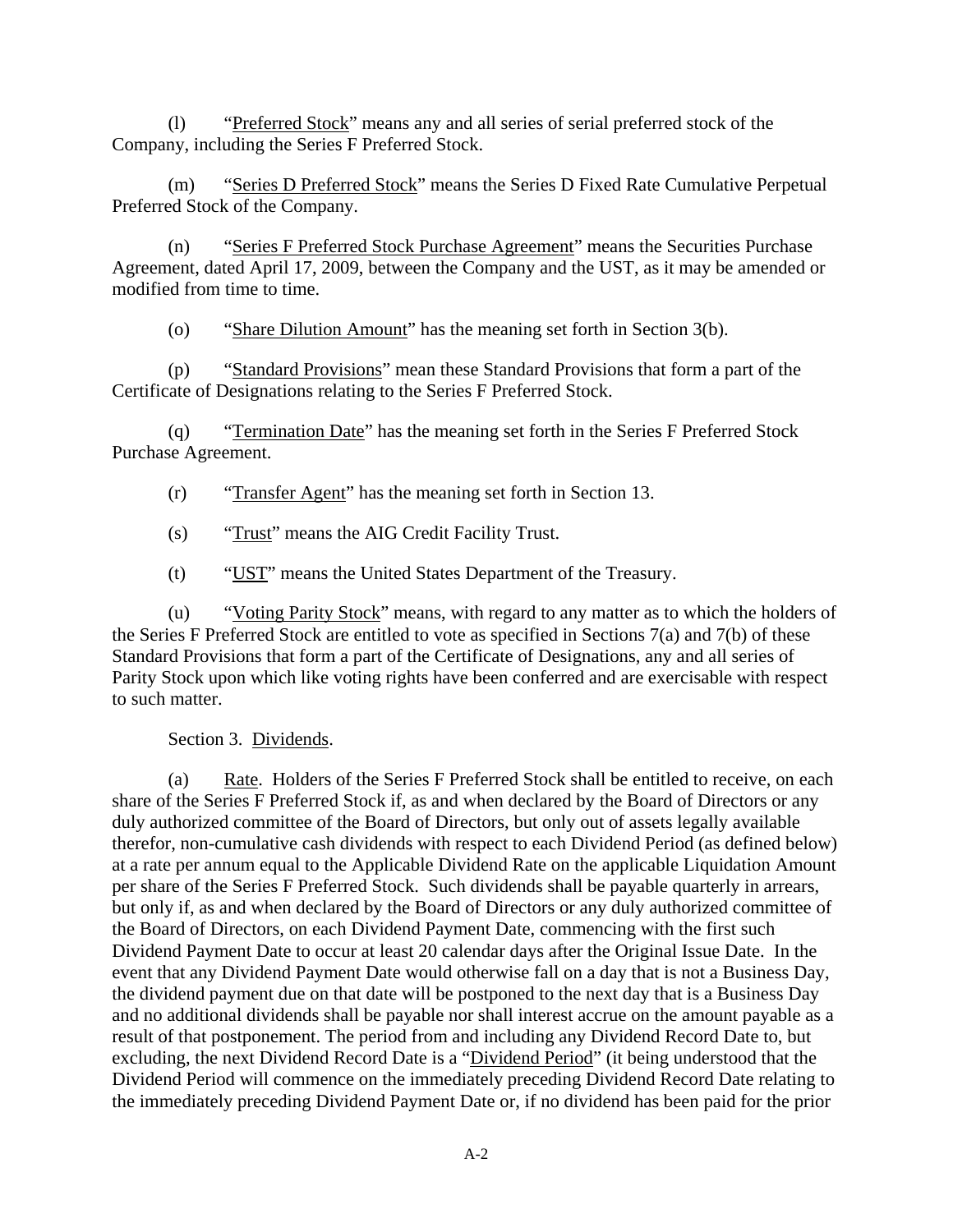Dividend Period, the 15th calendar day immediately prior to the immediately preceding Dividend Payment Date); *provided* that the initial Dividend Period shall be the period from and including the Original Issue Date to, but excluding, the next Dividend Record Date.

Dividends that are payable on Series F Preferred Stock in respect of any Dividend Period shall be computed on a daily basis on the Liquidation Amount that is in effect on such day on the basis of a 360-day year consisting of twelve 30-day months, at a rate per annum equal to the Applicable Dividend Rate.

Dividends that are payable on Series F Preferred Stock on any Dividend Payment Date will be payable to holders of record of the Series F Preferred Stock as they appear on the stock register of the Company on the applicable record date, which shall be the 15th calendar day immediately preceding such Dividend Payment Date or such other record date fixed by the Board of Directors or any duly authorized committee of the Board of Directors that is not more than 60 nor less than 10 days prior to such Dividend Payment Date (each, a "Dividend Record Date"). Any such day that is a Dividend Record Date shall be a Dividend Record Date whether or not such day is a Business Day.

Dividends on the Series F Preferred Stock shall not be cumulative. Holders of Series F Preferred Stock shall not be entitled to receive any dividends not declared by the Board of Directors or any duly authorized committee of the Board of Directors, and no interest, or sum of money in lieu of interest, shall be payable in respect of any dividend not so declared. If the Board of Directors does not declare a dividend on the Series F Preferred Stock to be payable in respect of any Dividend Period before the related Dividend Payment Date, such dividend will not accrue and the Company will have no obligation to pay a dividend for that Dividend Period on the Dividend Payment Date or at any future time, whether or not dividends on the Series F Preferred Stock are declared for any future Dividend Period. Holders of the Series F Preferred Stock shall not be entitled to any dividends, whether payable in cash, securities or other property, other than dividends (if any) declared and payable on the Series F Preferred Stock as specified in this Section 3 (subject to the other provisions of the Certificate of Designations).

(b) Priority of Dividends. So long as any share of the Series F Preferred Stock remains outstanding, no dividend or distribution shall be declared or paid on the Common Stock or any other shares of Junior Stock (other than dividends payable solely in shares of Common Stock) or Parity Stock, subject to the immediately following paragraph in the case of Parity Stock, and no Common Stock, Junior Stock or Parity Stock shall be, directly or indirectly, purchased, redeemed or otherwise acquired for consideration by the Company or any of its subsidiaries unless dividends for the latest completed Dividend Period on all outstanding shares of the Series F Preferred Stock have been or are contemporaneously declared and paid in full (or have been declared and a sum sufficient for the payment thereof has been set aside for the benefit of the holders of shares of the Series F Preferred Stock on the applicable record date). The foregoing limitation shall not apply to (i) a dividend payable on any Junior Stock in shares of any other Junior Stock, or to the acquisition of shares of any Junior Stock in exchange for, or through application of the proceeds of the sale of, shares of any other Junior Stock; (ii) redemptions, purchases or other acquisitions of shares of Common Stock or other Junior Stock in connection with the administration of any employee benefit plan in the ordinary course of business (including purchases to offset the Share Dilution Amount (as defined below) pursuant to a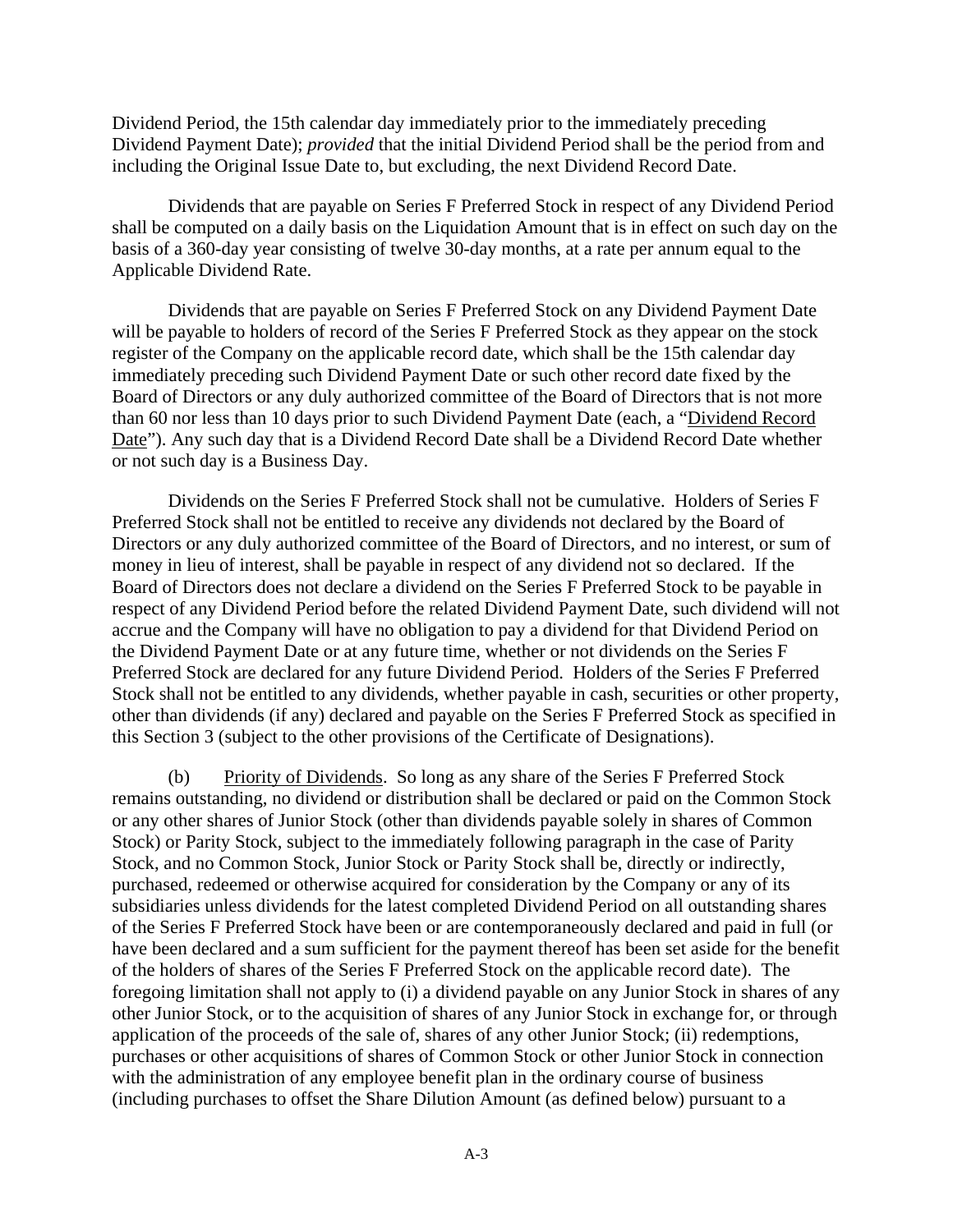publicly announced repurchase plan) and consistent with past practice; *provided* that any purchases to offset the Share Dilution Amount shall in no event exceed the Share Dilution Amount; (iii) any dividends or distributions of rights or Junior Stock in connection with a stockholders' rights plan or any redemption or repurchase of rights pursuant to any stockholders' rights plan; (iv) the acquisition by the Company or any of its subsidiaries of record ownership in Junior Stock or Parity Stock for the beneficial ownership of any other persons (other than the Company or any of its subsidiaries), including as trustees or custodians; (v) the conversion of the Convertible Preferred Stock into Common Stock; (vi) the exchange or conversion of Junior Stock (other than the Convertible Preferred Stock) for or into other Junior Stock or of Parity Stock for or into other Parity Stock (with the same or lesser aggregate liquidation amount) or Junior Stock, in each case, solely to the extent required pursuant to binding contractual agreements entered into prior to the Signing Date or any subsequent agreement for the accelerated exercise, settlement or exchange thereof for Common Stock; and (vii) any purchase, redemption or other acquisition with the written consent of the UST. "Share Dilution Amount" means the increase in the number of diluted shares outstanding (determined in accordance with generally accepted accounting principles in the United States, and as measured from the date of the Company's consolidated financial statements most recently filed with the Securities and Exchange Commission prior to the Original Issue Date) resulting from the grant, vesting or exercise of equity-based compensation to employees and equitably adjusted for any stock split, stock dividend, reverse stock split, reclassification or similar transaction.

When dividends are not paid (or declared and a sum sufficient for payment thereof set aside for the benefit of the holders thereof on the applicable record date) on any Dividend Payment Date (or, in the case of Parity Stock having dividend payment dates different from the Dividend Payment Dates, on a dividend payment date falling within a Dividend Period related to such Dividend Payment Date) in full on shares of the Series F Preferred Stock and any shares of Parity Stock, all dividends declared on the Series F Preferred Stock and all such Parity Stock and payable on such Dividend Payment Date (or, in the case of Parity Stock having dividend payment dates different from the Dividend Payment Dates, on a dividend payment date falling within the Dividend Period related to such Dividend Payment Date) shall be declared *pro rata* so that the respective amounts of such dividends declared shall bear the same ratio to each other as all declared but unpaid dividends per share on the shares of the Series F Preferred Stock and all Parity Stock payable on such Dividend Payment Date (or, in the case of Parity Stock having dividend payment dates different from the Dividend Payment Dates, on a dividend payment date falling within the Dividend Period related to such Dividend Payment Date) (subject to their having been declared by the Board of Directors or a duly authorized committee of the Board of Directors out of legally available funds and including, in the case of Parity Stock that bears cumulative dividends, all accrued but unpaid dividends) bear to each other. If the Board of Directors or a duly authorized committee of the Board of Directors determines not to pay any dividend or a full dividend on a Dividend Payment Date, the Company will provide written notice to the holders of the Series F Preferred Stock prior to such Dividend Payment Date.

Subject to the foregoing, and not otherwise, such dividends (payable in cash, securities or other property) as may be determined by the Board of Directors or any duly authorized committee of the Board of Directors may be declared and paid on any securities, including Common Stock and other Junior Stock, from time to time out of any funds legally available for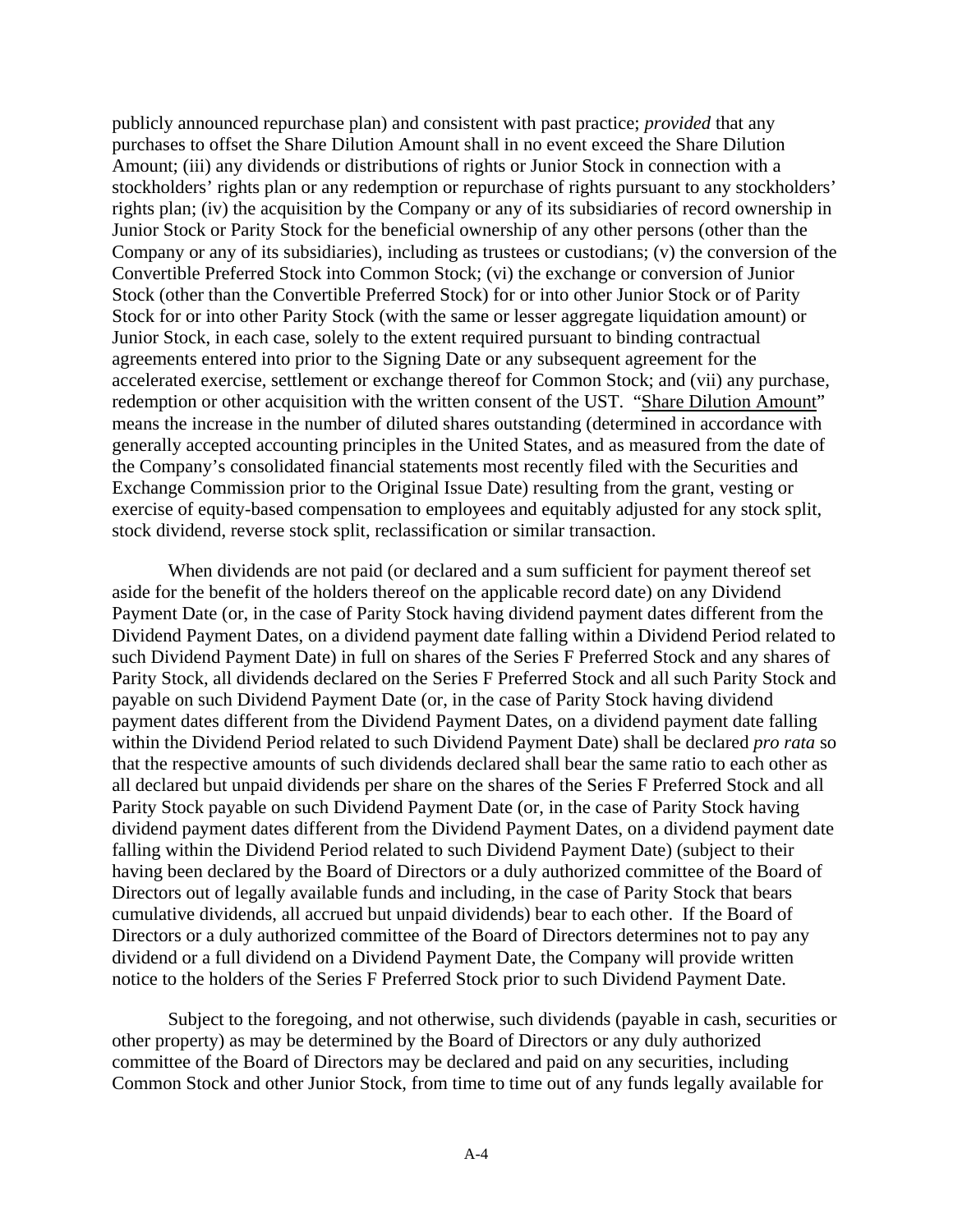such payment, and holders of the Series F Preferred Stock shall not be entitled to participate in any such dividends.

Section 4. Liquidation, Dissolution or Winding Up. In the event of any voluntary or involuntary liquidation, dissolution or winding up of the affairs of the Company, then, before any distribution or payment shall be made to the holders of Junior Stock, the holders of the Series F Preferred Stock and any shares of Preferred Stock ranking on a parity therewith as to liquidation shall be entitled to be paid in full the respective amounts of the liquidation preferences thereof, which in the case of the Series F Preferred Stock shall be the Liquidation Amount, plus an amount equal to all dividends, if any, that have been declared but not paid prior to such distribution or payment date (but without any accumulation in respect of dividends that have not been declared prior to such distribution or payment date). If such payment shall have been made in full to the holders of the Series F Preferred Stock and any series of Preferred Stock ranking on a parity therewith as to liquidation, the remaining assets and funds of the Company shall be distributed among the holders of Junior Stock, according to their respective rights and preferences and in each case according to their respective shares. If, upon any liquidation, dissolution or winding up of the affairs of the Company, the amounts so payable are not paid in full to the holders of all outstanding shares of the Series F Preferred Stock and any series of Preferred Stock ranking on a parity therewith as to liquidation, the holders of the Series F Preferred Stock and any series of Preferred Stock ranking on a parity therewith as to liquidation shall share ratably in any distribution of assets in proportion to the full amounts to which they would otherwise be respectively entitled. Neither the consolidation or merger of the Company, nor the sale, lease or conveyance of all or a part of its assets, shall be deemed a liquidation, dissolution or winding up of the affairs of the Company within the meaning of the foregoing provisions of this Section 4.

### Section 5. Redemption.

(a) Optional Redemption. Except as provided in this Section 5(a), the Series F Preferred Stock shall not be redeemable. At any time that (i) the Trust (or any successor entity established for the sole benefit of the United States Treasury) "beneficially owns" less than 30% of the aggregate voting power of the Company's voting securities and (ii) no holder of the Series F Preferred Stock controls the Company, the Company may redeem, in whole or in part, at any time and from time to time, out of funds legally available therefor, the shares of the Series F Preferred Stock at the time outstanding, upon notice given as provided in Section 5(c) below, the Series F Preferred Stock in whole or in part at a redemption price per share equal to 100% of its Liquidation Amount, plus, for purposes of the redemption price only and except as set forth in the last sentence of the next paragraph, an amount equal to all declared but unpaid dividends for the then current Dividend Period to such redemption date (regardless of whether any dividends are actually declared for that Dividend Period). "Control" for purposes of this Section 5(a) means the power to direct the management and policies of the Company, directly or indirectly, whether through the ownership of voting securities, by contract, by the power to control the Board of Directors or otherwise. "Beneficially owns" for purposes of this Section 5(a) is defined in Rule 13d-3 under the Securities Exchange Act of 1934, as amended to the Signing Date. For the avoidance of doubt, while there is Board of Directors control (or the potential to gain Board of Directors control as a result of existing contractual rights) by any holder of the Series F Preferred Stock, the Company may not redeem any of the Series F Preferred Stock.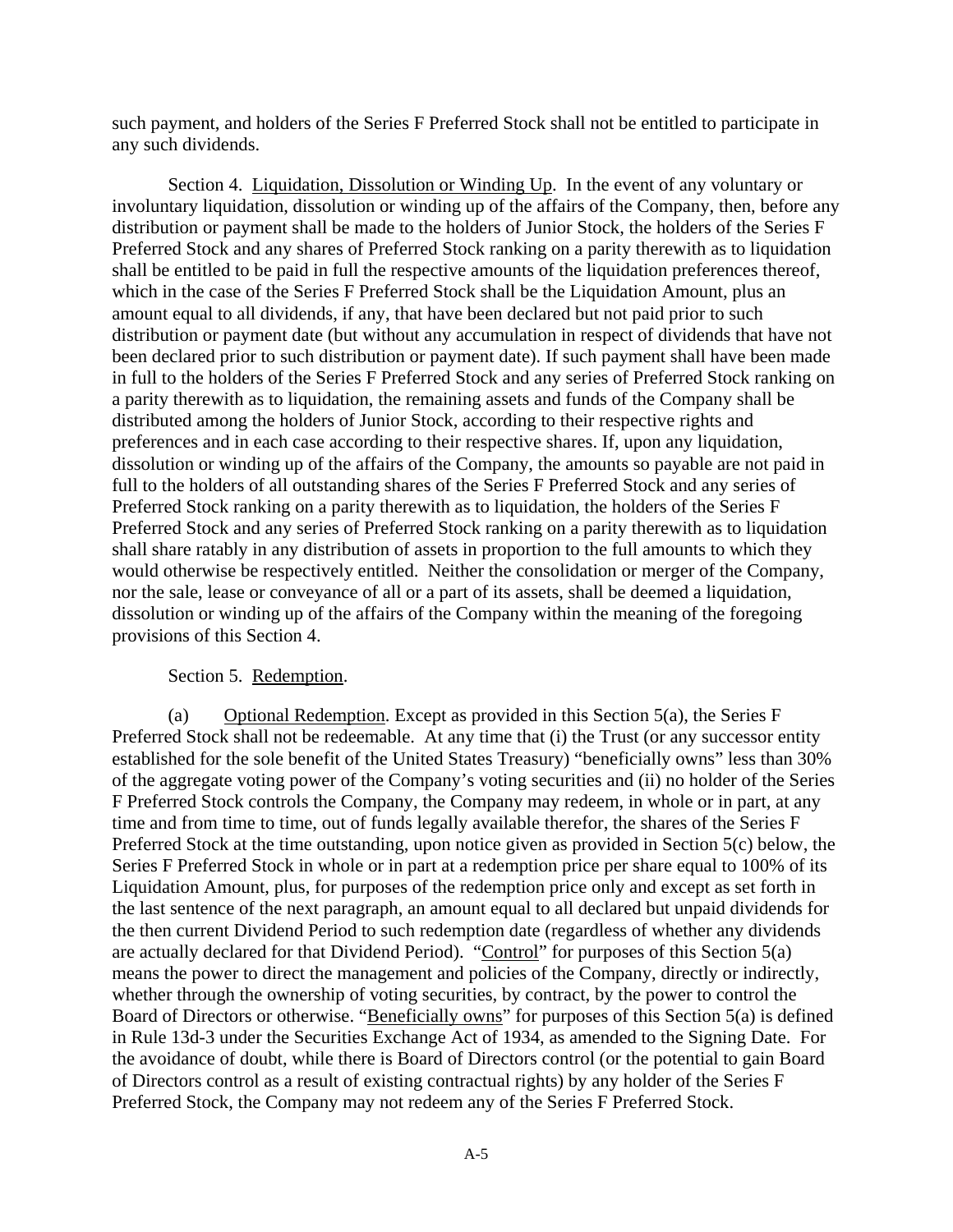The redemption price for any shares of the Series F Preferred Stock shall be payable on the redemption date to the holder of such shares against surrender of the certificate(s) evidencing such shares to the Company or its agent. Any declared but unpaid dividends payable on a redemption date that occurs subsequent to the Dividend Record Date for a Dividend Period shall not be paid to the holder entitled to receive the redemption price on the redemption date, but rather shall be paid to the holder of record of the redeemed shares on such Dividend Record Date relating to the Dividend Payment Date as provided in Section 3 above.

(b) No Sinking Fund. The Series F Preferred Stock will not be subject to any mandatory redemption, sinking fund or other similar provisions. Holders of the Series F Preferred Stock will have no right to require redemption or repurchase of any shares of the Series F Preferred Stock.

(c) Notice of Redemption. Notice of every redemption of shares of the Series F Preferred Stock shall be given by first class mail, postage prepaid, addressed to the holders of record of the shares to be redeemed at their respective last addresses appearing on the books of the Company. Such mailing shall be at least 30 days and not more than 60 days before the date fixed for redemption. Any notice mailed as provided in this subsection (c) shall be conclusively presumed to have been duly given, whether or not the holder receives such notice, but failure duly to give such notice by mail, or any defect in such notice or in the mailing thereof, to any holder of shares of the Series F Preferred Stock designated for redemption shall not affect the validity of the proceedings for the redemption of any other shares of the Series F Preferred Stock. Notwithstanding the foregoing, if shares of the Series F Preferred Stock are issued in book-entry form through The Depository Trust Company or any other similar facility, notice of redemption may be given to the holders of the Series F Preferred Stock at such time and in any manner permitted by such facility. Each notice of redemption given to a holder shall state: (1) the redemption date; (2) the number of shares of the Series F Preferred Stock to be redeemed and, if less than all the shares held by such holder are to be redeemed, the number of such shares to be redeemed from such holder; (3) the redemption price; and (4) the place or places where certificates for such shares are to be surrendered for payment of the redemption price, but failure duly to give such notice to any holder of shares of the Series F Preferred Stock designated for redemption or any defect in such notice shall not affect the validity of the proceedings for the redemption of any other shares of the Series F Preferred Stock.

(d) Partial Redemption. In case of any redemption of part of the shares of the Series F Preferred Stock at the time outstanding, the shares to be redeemed shall be selected either *pro rata* or in such other manner as the Board of Directors or a duly authorized committee thereof may determine to be fair and equitable. Subject to the provisions hereof, the Board of Directors or a duly authorized committee thereof shall have full power and authority to prescribe the terms and conditions upon which shares of the Series F Preferred Stock shall be redeemed from time to time. If fewer than all the shares represented by any certificate are redeemed at any time, a new certificate shall be issued representing the unredeemed shares without charge to the holder thereof; *provided* that at any time after the Termination Date, each holder may elect, upon surrender of a certificate representing any unredeemed shares of Series F Preferred Stock, to have the Company deliver or cause to be delivered to such holder a notice that shares of Series F Preferred Stock equal in number to the unredeemed shares of Series F Preferred Stock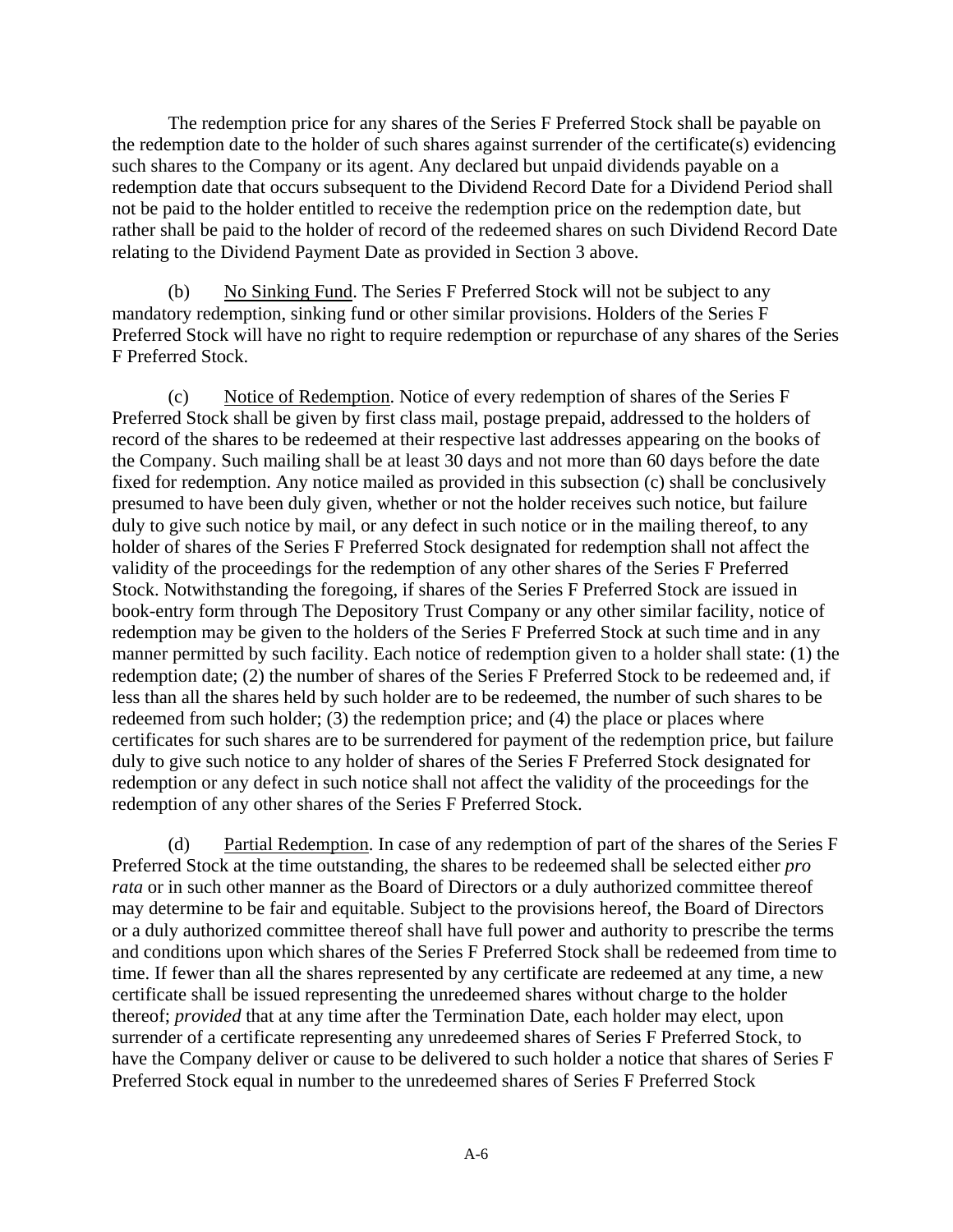represented by the certificate so surrendered have been registered on the books and records of the Company.

(e) Effectiveness of Redemption. If notice of redemption has been duly given and if on or before the redemption date specified in the notice all funds necessary for the redemption have been deposited by the Company, in trust for the *pro rata* benefit of the holders of the shares called for redemption, with a bank or trust company doing business in the Borough of Manhattan, The City of New York, and having a capital and surplus of at least \$500 million and selected by the Board of Directors, so as to be and continue to be available solely therefor, then, notwithstanding that any certificate (if the shares of Series F Preferred Stock are not in bookentry form) for any share so called for redemption has not been surrendered for cancellation, on and after the redemption date dividends shall cease to accrue on all shares so called for redemption, all shares so called for redemption shall no longer be deemed outstanding and all rights with respect to such shares shall forthwith on such redemption date cease and terminate, except only the right of the holders thereof to receive the amount payable on such redemption from such bank or trust company, without interest. Any funds unclaimed at the end of three years from the redemption date shall, to the extent permitted by law, be released to the Company, after which time the holders of the shares so called for redemption shall look only to the Company for payment of the redemption price of such shares.

(f) Status of Redeemed Shares. Shares of the Series F Preferred Stock that are redeemed, repurchased or otherwise acquired by the Company shall revert to authorized but unissued shares of the Series F Preferred Stock (*provided* that any such cancelled shares of the Series F Preferred Stock may be reissued only as shares of any series of the Preferred Stock other than the Series F Preferred Stock).

Section 6. Conversion. Holders of the Series F Preferred Stock shares shall have no right to exchange or convert such shares into any other securities.

Section 7. Voting Rights.

(a) General. The holders of the Series F Preferred Stock shall not have any voting rights except as set forth below or as otherwise from time to time required by law.

(b) Series F Preferred Stock Directors. Whenever, at any time or times, dividends payable on the shares of the Series F Preferred Stock have not been paid for an aggregate of four quarterly Dividend Periods or more, whether or not consecutive (including for this purpose the period during which the Series D Preferred Stock was outstanding), the authorized number of directors of the Company shall automatically be increased to accommodate the number of the Preferred Directors specified below and the holders of the Series F Preferred Stock shall have the right, with holders of shares of any one or more other classes or series of Voting Parity Stock outstanding at the time, voting together as a class, to elect the greater of two directors and a number of directors (rounded upward) equal to 20% of the total number of directors of the Company after giving effect to such election (hereinafter the *"*Preferred Directors*"* and each a *"*Preferred Director*"*) to fill such newly created directorships at the Company's next annual meeting of stockholders (or at a special meeting called for that purpose prior to such next annual meeting) and at each subsequent annual meeting of stockholders until dividends payable on all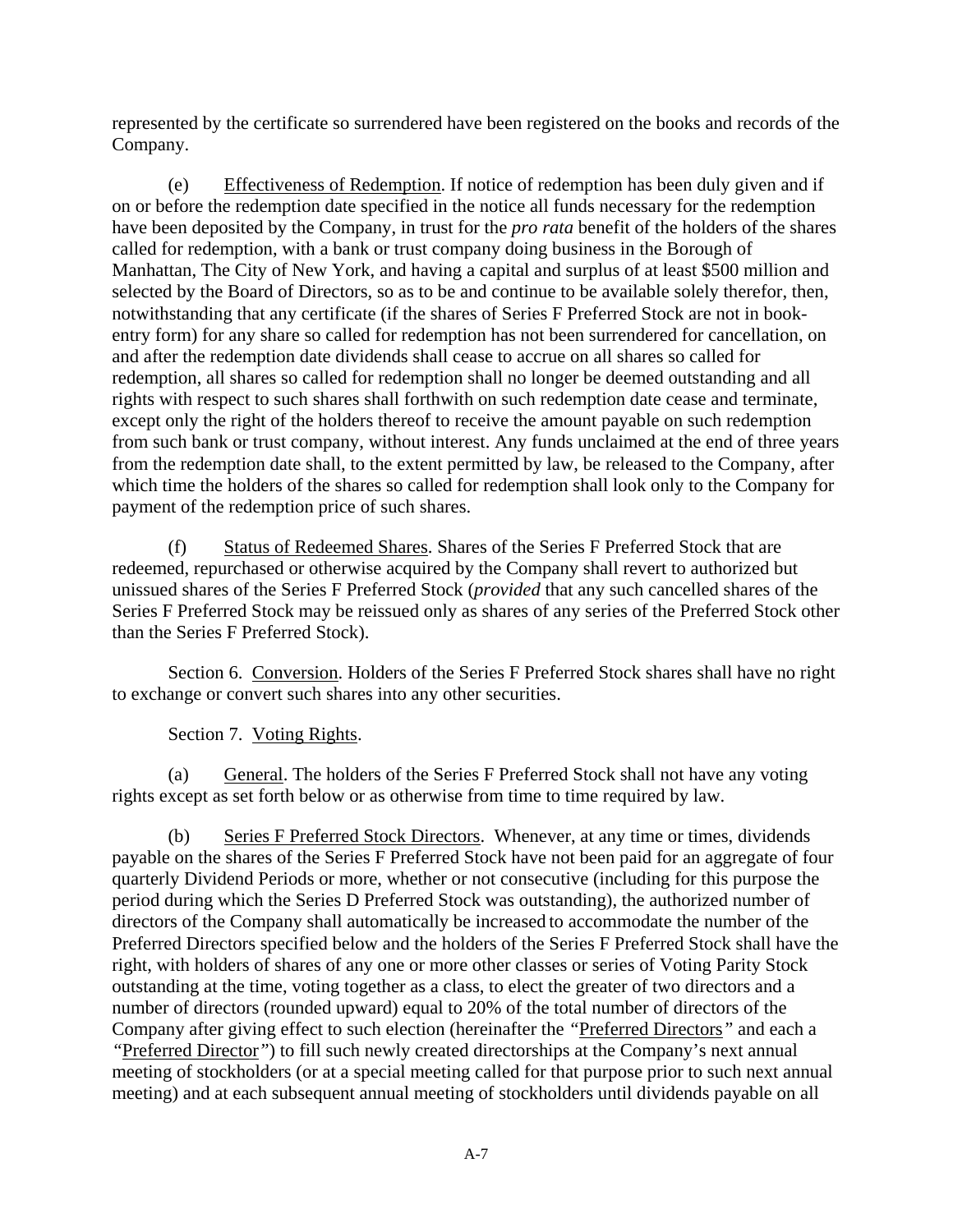outstanding shares of the Series F Preferred Stock have been declared and paid in full for four consecutive quarterly Dividend Periods, at which time such right shall terminate with respect to the Series F Preferred Stock, except as herein or by law expressly provided, subject to revesting in the event of each and every subsequent payment failure of the character above mentioned; *provided* that it shall be a qualification for election for any Preferred Director that the election of such Preferred Director shall not cause the Company to violate any corporate governance requirements of any securities exchange or other trading facility on which securities of the Company may then be listed or traded that listed or traded companies must have a majority of independent directors. Upon any termination of the right of the holders of shares of the Series F Preferred Stock and Voting Parity Stock as a class to vote for directors as provided above, the Preferred Directors shall cease to be qualified as directors, the term of office of all Preferred Directors then in office shall terminate immediately and the authorized number of directors shall be reduced by the number of the Preferred Directors elected pursuant hereto. Any Preferred Director may be removed at any time, with or without cause, and any vacancy created thereby may be filled, only by the affirmative vote of the holders of a majority of the shares of the Series F Preferred Stock at the time outstanding voting separately as a class together with the holders of shares of Voting Parity Stock, to the extent the voting rights of such holders described above are then exercisable. If the office of any Preferred Director becomes vacant for any reason other than removal from office as aforesaid, the remaining Preferred Director may choose a successor who shall hold office for the unexpired term in respect of which such vacancy occurred.

(c) Class Voting Rights as to Particular Matters. So long as any shares of the Series F Preferred Stock are outstanding, in addition to any other vote or consent of stockholders required by law or by the Charter, the vote or consent of the holders of at least 66 2/3% of the shares of the Series F Preferred Stock at the time outstanding, voting as a separate class, given in person or by proxy, either in writing without a meeting or by vote at any meeting called for the purpose, shall be necessary for effecting or validating:

(i) Authorization of Senior or *Pari Passu* Stock . Any amendment or alteration of the Certificate of Designations for the Series F Preferred Stock or the Charter (including any amendment to the Charter effectuated by a Certificate of Designations) to authorize or create or increase the authorized amount of, or any issuance of, any shares of, or any securities convertible into or exchangeable or exercisable for shares of, any class or series of capital stock of the Company ranking senior to or *pari passu* with the Series F Preferred Stock with respect to either or both the payment of dividends and/or the distribution of assets on any liquidation, dissolution or winding up of the Company (the "Senior or *Pari Passu* Securities"); *provided*, *however*, that the voting rights provided in this Section 7(c)(i) shall not apply to any amendment or alteration of the Charter (including any amendment to the Charter effectuated by a Certificate of Designations) to authorize or create or increase the authorized amount of, or any issuance of, any Senior or *Pari Passu* Securities initially issued to the UST;

(ii) Amendment of the Series F Preferred Stock. Any amendment, alteration or repeal of any provision of the Certificate of Designations for the Series F Preferred Stock or the Charter (including, unless no vote on such merger or consolidation is required by Section 7(c)(iii) below, any amendment, alteration or repeal by means of a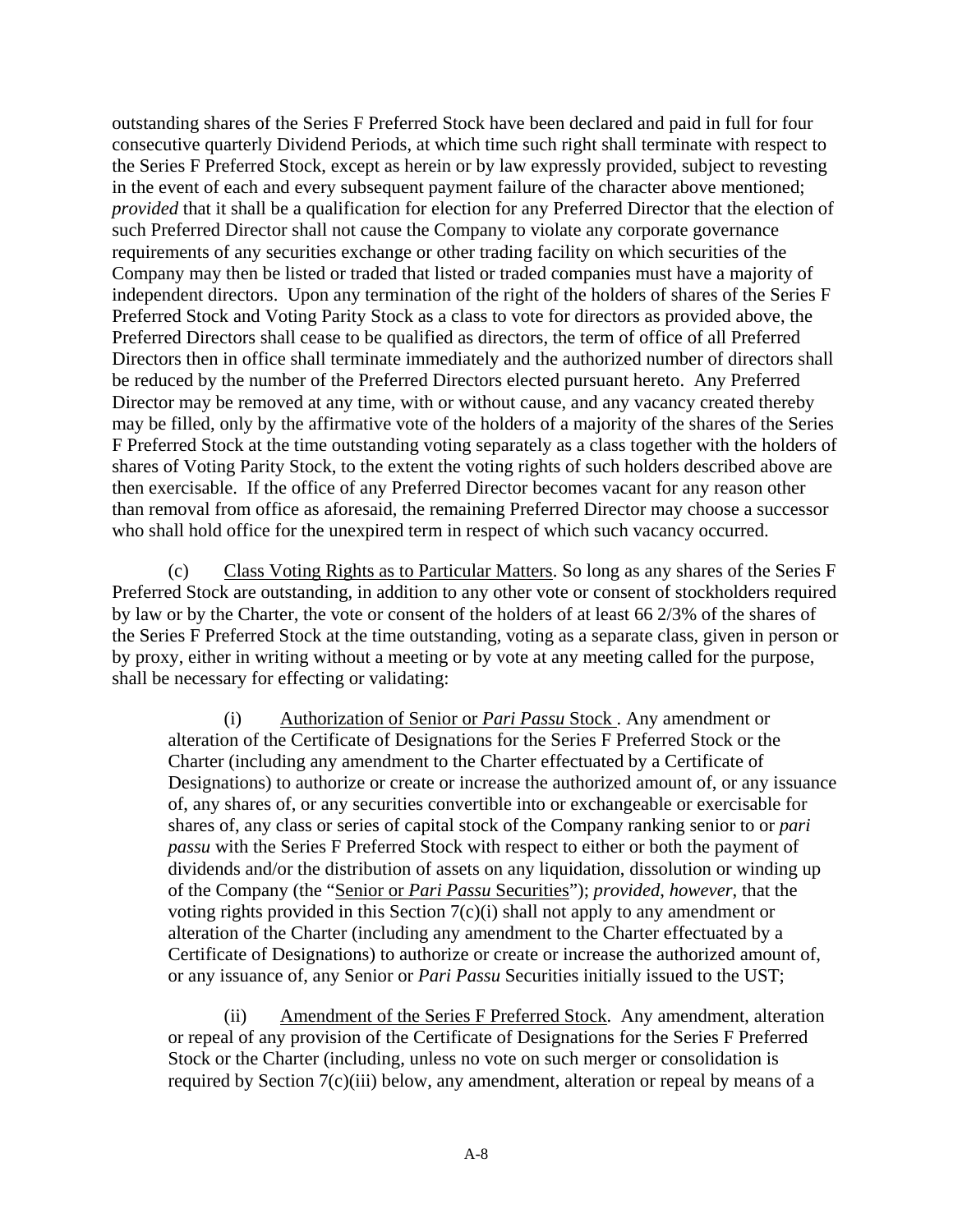merger, consolidation or otherwise) so as to adversely affect the rights, preferences, privileges or voting powers of the Series F Preferred Stock; or

(iii) Share Exchanges, Reclassifications, Mergers and Consolidations. Any consummation of a binding share exchange or reclassification involving the Series F Preferred Stock, or of a merger or consolidation of the Company with or into another corporation or other entity, unless in each case (x) the shares of the Series F Preferred Stock remain outstanding and are not amended in any respect or, in the case of any such merger or consolidation with respect to which the Company is not the surviving or resulting entity, are converted into or exchanged for preference securities of the surviving or resulting entity or its ultimate parent, and (y) such shares remaining outstanding or such preference securities, as the case may be, have such rights, preferences, privileges and voting powers, and limitations and restrictions thereof, taken as a whole, as are not materially less favorable to the holders thereof than the rights, preferences, privileges and voting powers, and limitations and restrictions thereof, of the Series F Preferred Stock immediately prior to such consummation, taken as a whole;

*provided*, *however*, that for all purposes of this Section 7(c), any increase in the amount of the authorized Preferred Stock, including any increase in the authorized amount of the Series F Preferred Stock necessary to satisfy preemptive or similar rights granted by the Company to other persons prior to the Signing Date, or the creation and issuance, or an increase in the authorized or issued amount, whether pursuant to preemptive or similar rights or otherwise, of any other series of the Preferred Stock, or any securities convertible into or exchangeable or exercisable for any other series of the Preferred Stock, ranking *pari passu* with (if such securities are issued to the UST) or junior to the Series F Preferred Stock with respect to the payment of dividends (whether such dividends are cumulative or non-cumulative) and the distribution of assets upon liquidation, dissolution or winding up of the Company will not be deemed to adversely affect the rights, preferences, privileges or voting powers, and shall not require the affirmative vote or consent of, the holders of outstanding shares of the Series F Preferred Stock.

(d) Changes after Provision for Redemption. No vote or consent of the holders of the Series F Preferred Stock shall be required pursuant to Section 7(c) above if, at or prior to the time when any such vote or consent would otherwise be required pursuant to such Section, all outstanding shares of the Series F Preferred Stock shall have been redeemed, or shall have been called for redemption upon proper notice and sufficient funds shall have been deposited in trust for such redemption, in each case pursuant to Section 5 above.

(e) Procedures for Voting and Consents. The rules and procedures for calling and conducting any meeting of the holders of the Series F Preferred Stock (including, without limitation, the fixing of a record date in connection therewith), the solicitation and use of proxies at such a meeting, the obtaining of written consents and any other aspect or matter with regard to such a meeting or such consents shall be governed by any rules that the Board of Directors or any duly authorized committee of the Board of Directors, in its discretion, may adopt from time to time, which rules and procedures shall conform to the requirements of the Charter, the Bylaws, and applicable law and the rules of any national securities exchange or other trading facility on which Series F Preferred Stock is listed or traded at the time.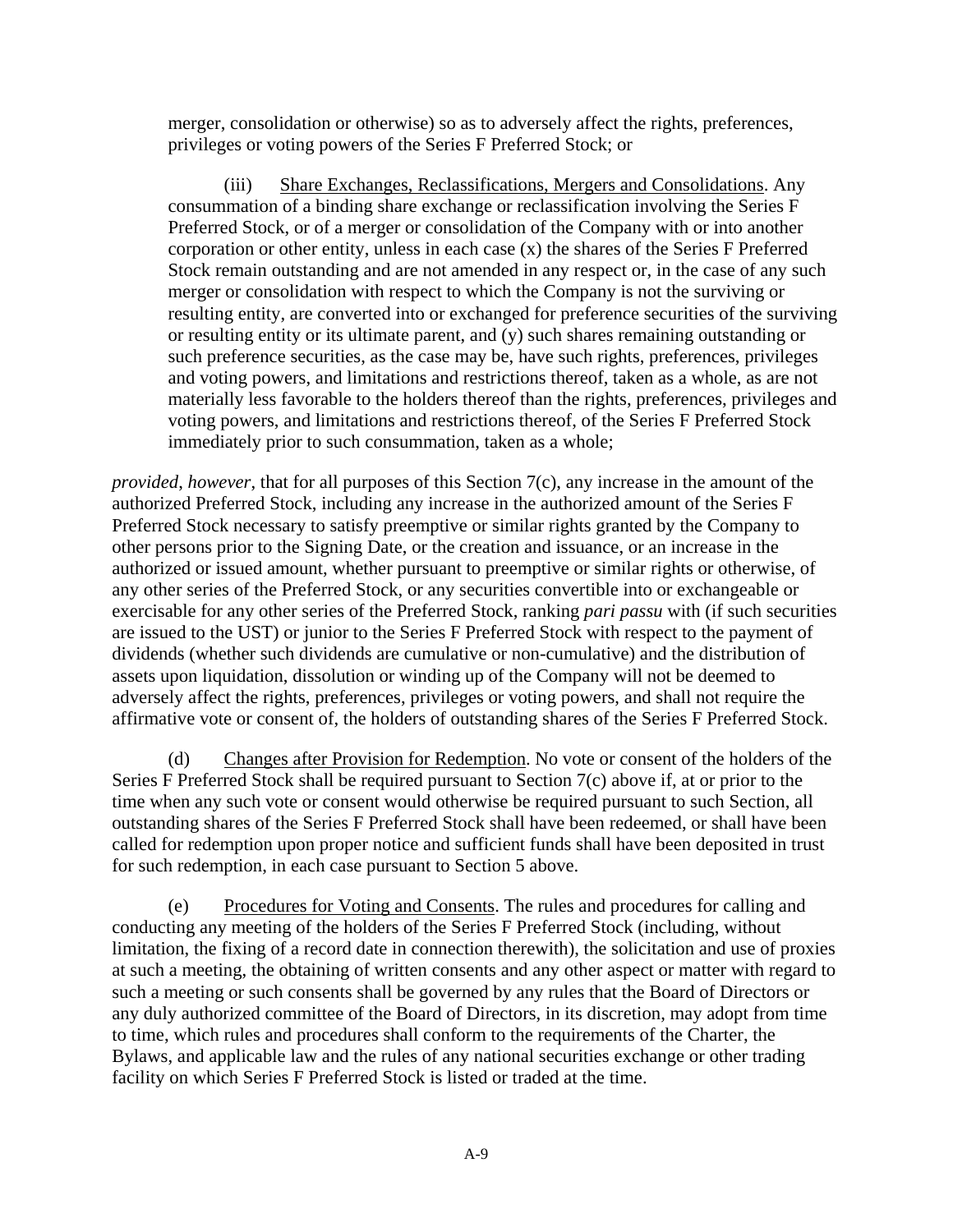Section 8. Record Holders. To the fullest extent permitted by applicable law, the Company and the Transfer Agent may deem and treat the record holder of any share of the Series F Preferred Stock as the true and lawful owner thereof for all purposes, and neither the Company nor the Transfer Agent shall be affected by any notice to the contrary.

Section 9. Notices. All notices or communications in respect of the Series F Preferred Stock shall be sufficiently given if given in writing and delivered in person or by first class mail, postage prepaid, or if given in such other manner as may be permitted in this Certificate of Designations, in the Charter or Bylaws or by applicable law. Notwithstanding the foregoing, if shares of the Series F Preferred Stock are issued in book-entry form through The Depository Trust Company or any similar facility, such notices may be given to the holders of the Series F Preferred Stock in any manner permitted by such facility.

Section 10. No Preemptive Rights. No holder of the Series F Preferred Stock shall be entitled as a matter of right to subscribe for or purchase, or have any preemptive right with respect to, any part of any new or additional issue of stock of any class whatsoever, or of securities convertible into any stock of any class whatsoever, whether now or hereafter authorized and whether issued for cash or other consideration or by way of dividend.

Section 11. Replacement Certificates. The Company shall replace any mutilated certificate at the holder's expense upon surrender of that certificate to the Company. The Company shall replace certificates that become destroyed, stolen or lost at the holder's expense upon delivery to the Company of reasonably satisfactory evidence that the certificate has been destroyed, stolen or lost, together with any indemnity that may be reasonably required by the Company.

# Section 12. Form.

(a) The Series F Preferred Stock shall be initially issued in the form of one or more certificates in definitive, fully registered form with, until such time as otherwise determined by the Company, the restricted shares legend (the "Restricted Shares Legend"), as set forth on the form of the Series F Preferred Stock attached hereto as Exhibit A (each, a "Series F Preferred Share Certificate"), which is hereby incorporated in and expressly made a part of this Certificate of Designations. The Series F Preferred Share Certificate may have notations, legends or endorsements required by law, stock exchange rules, agreements to which the Company is subject, if any, or usage (*provided* that any such notation, legend or endorsement is in a form acceptable to the Company).

(b) An Officer shall sign the Series F Preferred Share Certificate for the Company, in accordance with the Company's Bylaws and applicable law, by manual or facsimile signature. "Officer" means the Chairman, any Vice President, the Treasurer or the Secretary of the Company.

(c) If an Officer whose signature is on a Series F Preferred Share Certificate no longer holds that office at the time of the issuance of such Series F Preferred Share Certificate, such Series F Preferred Share Certificate shall be valid nevertheless.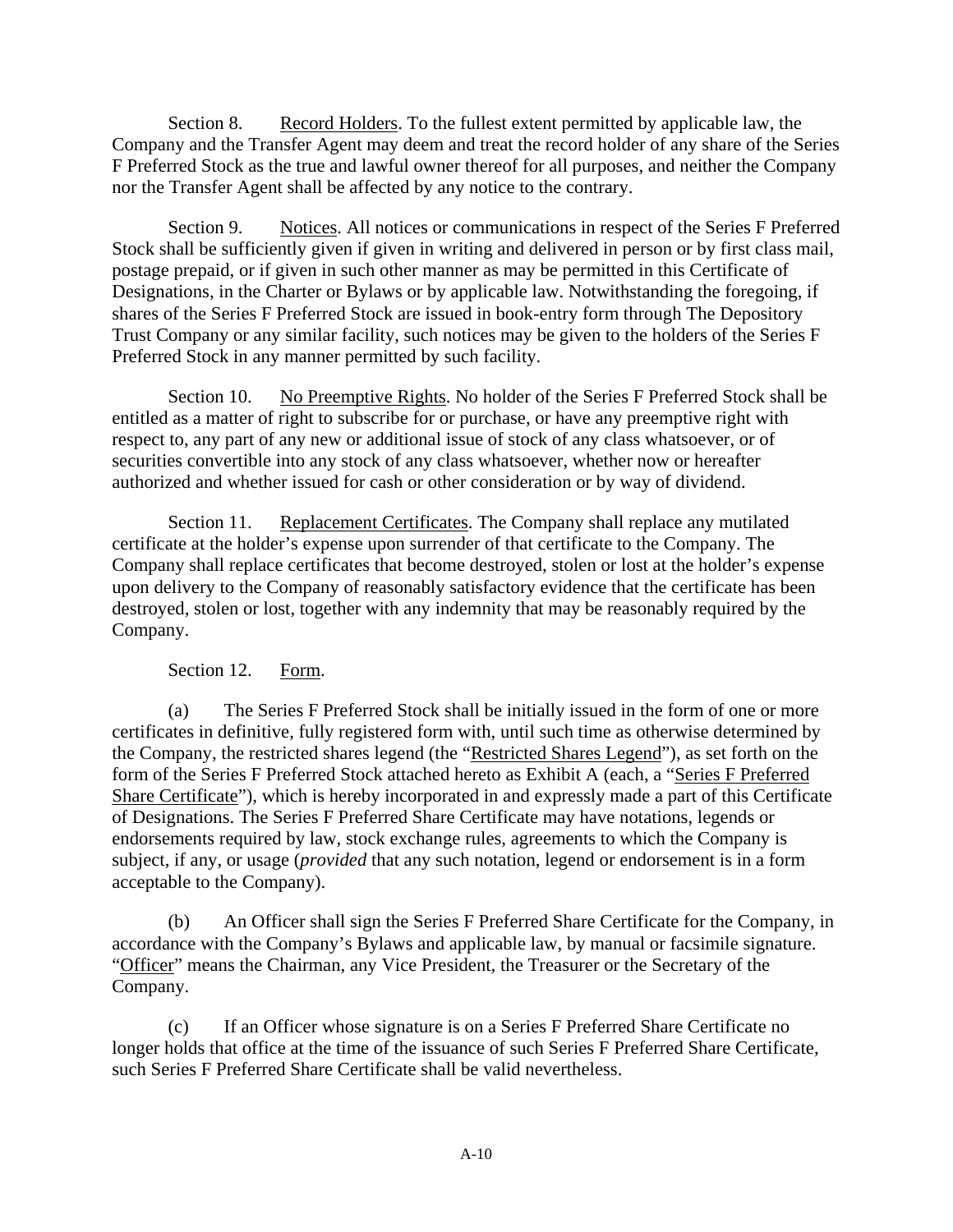(d) A Series F Preferred Share Certificate shall not be valid or obligatory until an authorized signatory of the Transfer Agent manually countersigns the Series F Preferred Share Certificate. The signature shall be conclusive evidence that such Series F Preferred Share Certificate has been authenticated under this Certificate of Designations. Each Series F Preferred Share Certificate shall be dated the date of its authentication.

Other than upon original issuance, all transfers and exchanges of the Series F Preferred Stock shall be made by direct registration on the books and records of the Company.

<span id="page-14-0"></span>Section 13. Transfer Agent And Registrar. The duly appointed Transfer Agent and Registrar for the Series F Preferred Stock shall be Wells Fargo Bank, N.A. (the "Transfer Agent"). The Company may, in its sole discretion, remove the Transfer Agent in accordance with the agreement between the Company and the Transfer Agent; *provided* that the Company shall appoint a successor transfer agent who shall accept such appointment prior to the effectiveness of such removal; *provided further* that such successor transfer agent shall be the Transfer Agent for purposes of this Certificate of Designations and the Series F Preferred Stock Purchase Agreement.

Section 14. Other Rights. The shares of the Series F Preferred Stock shall not have any rights, preferences, privileges or voting powers or relative, participating, optional or other special rights, or qualifications, limitations or restrictions thereof, other than as set forth herein or in the Charter or as provided by applicable law.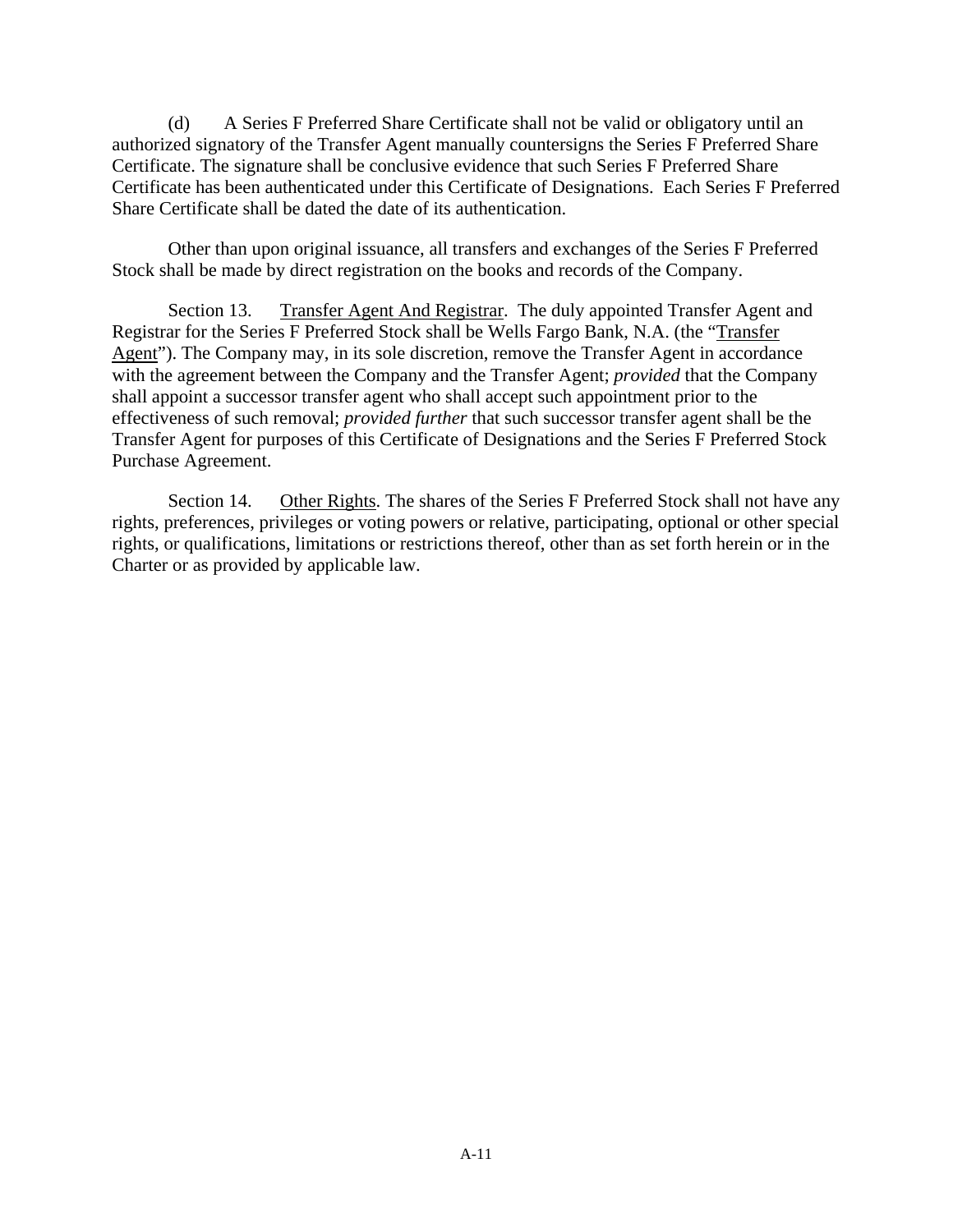## **EXHIBIT A**

# FORM OF SERIES F FIXED RATE NON-CUMULATIVE PERPETUAL PREFERRED STOCK (\$0 INITIAL LIQUIDATION PREFERENCE)

| $\sqrt{1 + \pi}$ in the state of $\pi$<br>84 H<br>N I<br>-<br>. | GITAPRA<br>.<br>◡<br><b>DITI TILLO</b> |
|-----------------------------------------------------------------|----------------------------------------|
|                                                                 |                                        |

| <b>JUMBER</b> | <b>SHARES</b><br>משעד<br><b>DITI</b> |
|---------------|--------------------------------------|
|               |                                      |

CUSIP [\_\_\_\_\_\_\_]

### **AMERICAN INTERNATIONAL GROUP, INC.**

# **INCORPORATED UNDER THE LAWS OF THE STATE OF DELAWARE THIS CERTIFICATE IS TRANSFERABLE IN THE CITY OF SOUTH ST. PAUL, MINNESOTA**

THE SECURITIES REPRESENTED BY THIS INSTRUMENT HAVE NOT BEEN REGISTERED UNDER THE SECURITIES ACT OF 1933, AS AMENDED (THE "SECURITIES ACT"), OR THE SECURITIES LAWS OF ANY STATE AND MAY NOT BE TRANSFERRED, SOLD OR OTHERWISE DISPOSED OF (A) AT ANY TIME ON OR PRIOR TO THE TERMINATION DATE AND (B) AT ANY TIME AFTER THE TERMINATION DATE EXCEPT WHILE A REGISTRATION STATEMENT RELATING THERETO IS IN EFFECT UNDER THE SECURITIES ACT AND APPLICABLE STATE SECURITIES LAWS OR PURSUANT TO AN EXEMPTION FROM REGISTRATION UNDER THE SECURITIES ACT OR SUCH LAWS. EACH PURCHASER OF THE SECURITIES REPRESENTED BY THIS INSTRUMENT IS NOTIFIED THAT THE SELLER MAY BE RELYING ON THE EXEMPTION FROM SECTION 5 OF THE SECURITIES ACT PROVIDED BY RULE 144A THEREUNDER. ANY TRANSFEREE OF THE SECURITIES REPRESENTED BY THIS INSTRUMENT BY ITS ACCEPTANCE HEREOF (1) REPRESENTS THAT IT IS A "QUALIFIED INSTITUTIONAL BUYER" (AS DEFINED IN RULE 144A UNDER THE SECURITIES ACT), (2) AGREES THAT IT WILL NOT OFFER, SELL OR OTHERWISE TRANSFER THE SECURITIES REPRESENTED BY THIS INSTRUMENT EXCEPT (A) PURSUANT TO A REGISTRATION STATEMENT WHICH IS THEN EFFECTIVE UNDER THE SECURITIES ACT, (B) FOR SO LONG AS THE SECURITIES REPRESENTED BY THIS INSTRUMENT ARE ELIGIBLE FOR RESALE PURSUANT TO RULE 144A, TO A PERSON IT REASONABLY BELIEVES IS A "QUALIFIED INSTITUTIONAL BUYER" AS DEFINED IN RULE 144A UNDER THE SECURITIES ACT THAT PURCHASES FOR ITS OWN ACCOUNT OR FOR THE ACCOUNT OF A QUALIFIED INSTITUTIONAL BUYER TO WHOM NOTICE IS GIVEN THAT THE TRANSFER IS BEING MADE IN RELIANCE ON RULE 144A, (C) TO THE ISSUER OR (D) PURSUANT TO ANY OTHER AVAILABLE EXEMPTION FROM THE REGISTRATION REQUIREMENTS OF THE SECURITIES ACT AND (3) AGREES THAT IT WILL GIVE TO EACH PERSON TO WHOM THE SECURITIES REPRESENTED BY THIS INSTRUMENT ARE TRANSFERRED A NOTICE SUBSTANTIALLY TO THE EFFECT OF THIS LEGEND.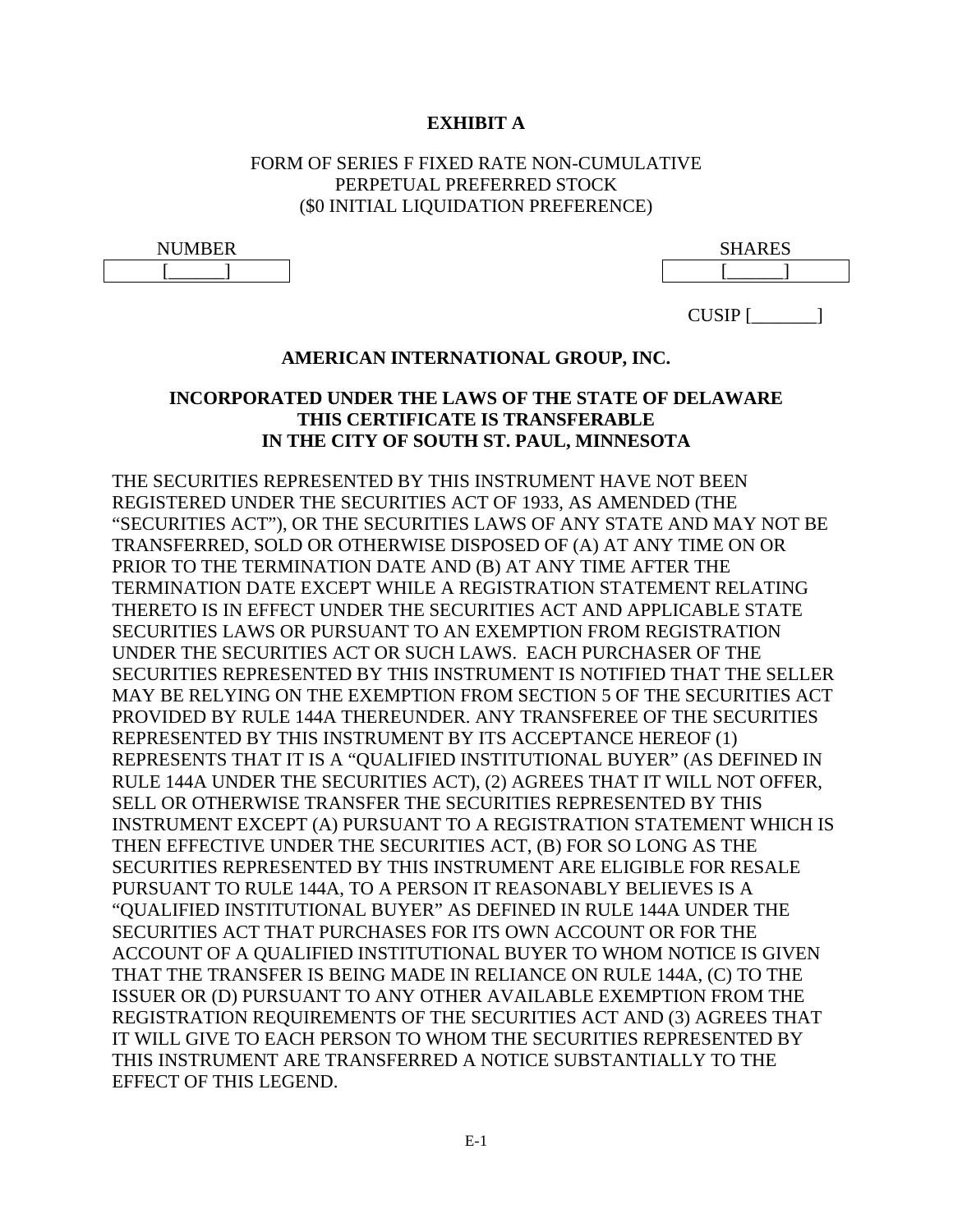This is to certify that the UNITED STATES DEPARTMENT OF THE TREASURY is the owner of THREE HUNDRED THOUSAND (300,000) fully paid and non-assessable shares of Series F Fixed Rate Non-Cumulative Perpetual Preferred Stock, \$5.00 par value, initial liquidation preference \$0 per share (the "Stock"), of the American International Group, Inc. (the "Company"), transferable on the books of the Company by the holder hereof in person or by duly authorized attorney upon surrender of this certificate properly endorsed. Capitalized terms used herein but not defined shall have the respective meanings given them in the Certificate of Designations for the Stock dated April 17, 2009.

This certificate is not valid or obligatory for any purpose unless countersigned and registered by the Transfer Agent and Registrar.

Witness the facsimile seal of the Company and the facsimile signatures of its duly authorized officers.

Dated: April 17, 2009

Name: Title:

 Name: Title:

 Countersigned and Registered \_\_\_\_\_\_\_\_\_\_\_\_\_\_\_\_\_\_\_\_\_\_\_\_,

as Transfer Agent and Registrar

By:

Authorized Signature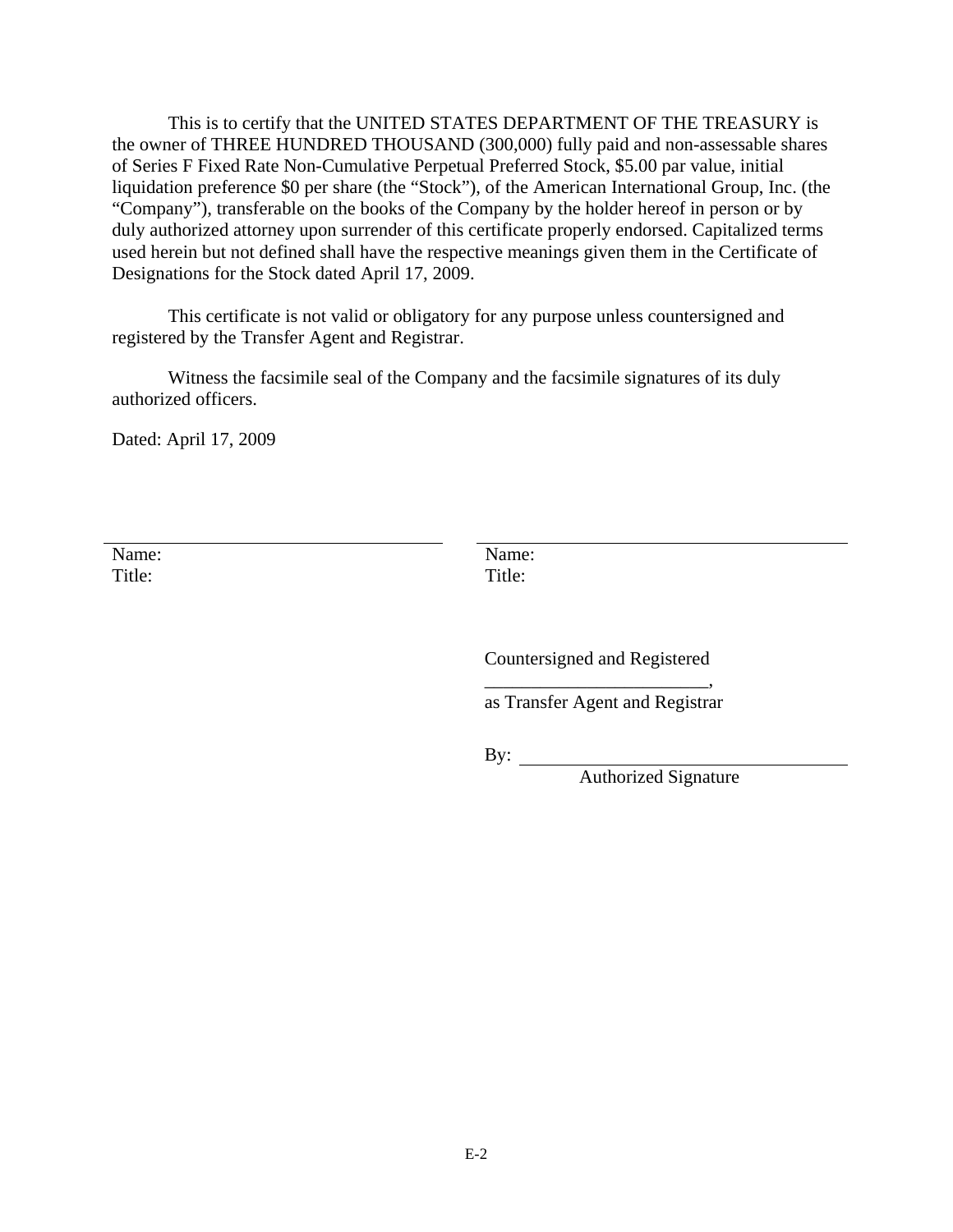#### AMERICAN INTERNATIONAL GROUP, INC.

AMERICAN INTERNATIONAL GROUP, INC. (the "Company") will furnish, without charge to each stockholder who so requests, a copy of the certificate of designations establishing the powers, preferences and relative, participating, optional or other special rights of each class of stock of the Company or series thereof and the qualifications, limitations or restrictions of such preferences and/or rights applicable to each class of stock of the Company or series thereof. Such information may be obtained by a request in writing to the Secretary of the Company at its principal place of business.

This certificate and the share or shares represented hereby are issued and shall be held subject to all of the provisions of the Company's Restated Certificate of Incorporation, as amended, and the Certificate of Designations of the Series F Fixed Rate Non-Cumulative Perpetual Preferred Stock (Initial Liquidation Preference \$0 per share) (copies of which are on file with the Transfer Agent), to all of which the holder, by acceptance hereof, assents.

The following abbreviations, when used in the inscription on the face of this certificate, shall be construed as though they were written out in full to applicable laws or regulations:

| UNIF GIFT MIN ACT-<br>Custodian   |
|-----------------------------------|
| (Minor)<br>(Cust)                 |
| under Uniform Gifts to Minors Act |
| (State)                           |
|                                   |

Additional abbreviations may also be used though not in the above list.

\_\_\_\_\_\_\_\_\_\_\_\_\_\_\_\_\_\_\_\_\_\_\_\_\_\_\_

For value received, \_\_\_\_\_\_\_\_\_\_\_\_\_ hereby sell(s), assign(s) and transfer(s) unto

\_\_\_\_\_\_\_\_\_\_\_\_\_\_\_\_\_\_\_\_\_\_\_\_\_\_\_\_\_\_\_\_\_\_\_\_\_\_\_\_\_\_\_\_\_\_\_\_\_\_\_\_\_\_\_\_\_\_\_\_\_\_\_\_\_\_\_\_\_\_\_\_\_\_\_\_\_\_ \_\_\_\_\_\_\_\_\_\_\_\_\_\_\_\_\_\_\_\_\_\_\_\_\_\_\_\_\_\_\_\_\_\_\_\_\_\_\_\_\_\_\_\_\_\_\_\_\_\_\_\_\_\_\_\_\_\_\_\_\_\_\_\_\_\_\_\_\_\_\_\_\_\_\_\_\_\_

PLEASE INSERT SOCIAL SECURITY OR OTHER IDENTIFYING NUMBER OF ASSIGNEE

PLEASE PRINT OR TYPEWRITE NAME AND ADDRESS, INCLUDING ZIP CODE, OF ASSIGNEE

\_\_\_\_\_\_\_\_\_\_\_\_\_\_\_\_\_\_\_\_\_\_\_\_\_\_\_\_\_\_\_\_\_\_\_\_\_\_\_\_\_\_\_\_\_\_\_\_\_\_\_\_\_\_\_\_\_\_\_\_\_\_\_\_\_\_\_\_\_\_\_\_ shares

of the capital stock represented by the within certificate, and do(es) hereby irrevocably constitute and appoint \_\_\_\_\_\_\_\_\_\_\_\_\_\_\_\_\_\_\_\_\_\_\_, Attorney to transfer the said stock on the books of the within named Company with full power of substitution in the premises.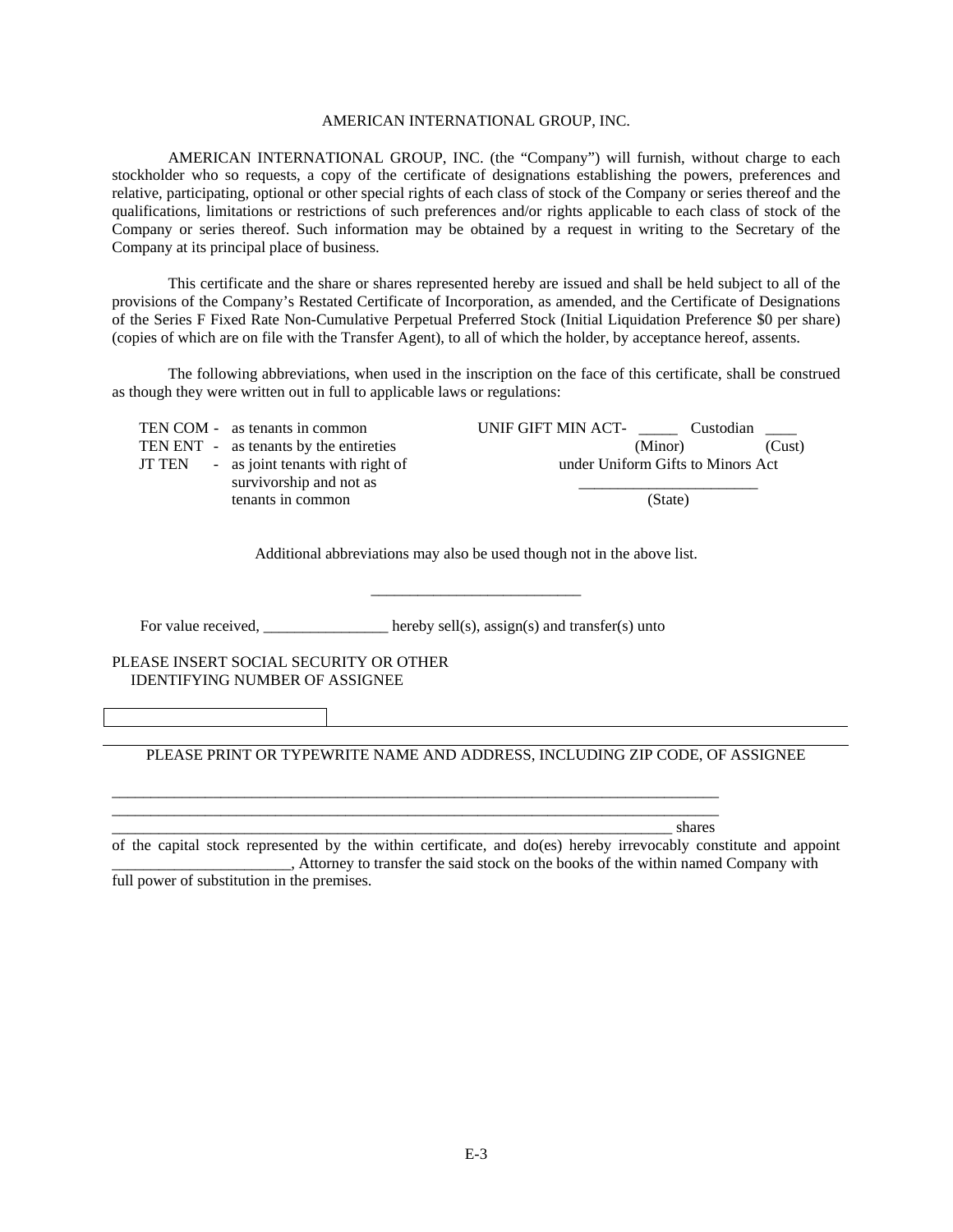Dated\_\_\_\_\_\_\_\_\_\_\_\_\_\_\_\_\_\_

Signature

NOTICE: The signature to this assignment must correspond with the name as written upon the face of this certificate in every particular, without alteration or enlargement or any change whatever.

### SIGNATURE GUARANTEED

NOTICE: The signature(s) should be guaranteed by an eligible guarantor institution (banks, stockbrokers, savings and loan associations, and credit unions with membership in an approved signature guarantee medallion program), pursuant to Rule 17Ad-15 under the Securities Exchange Act of 1934.